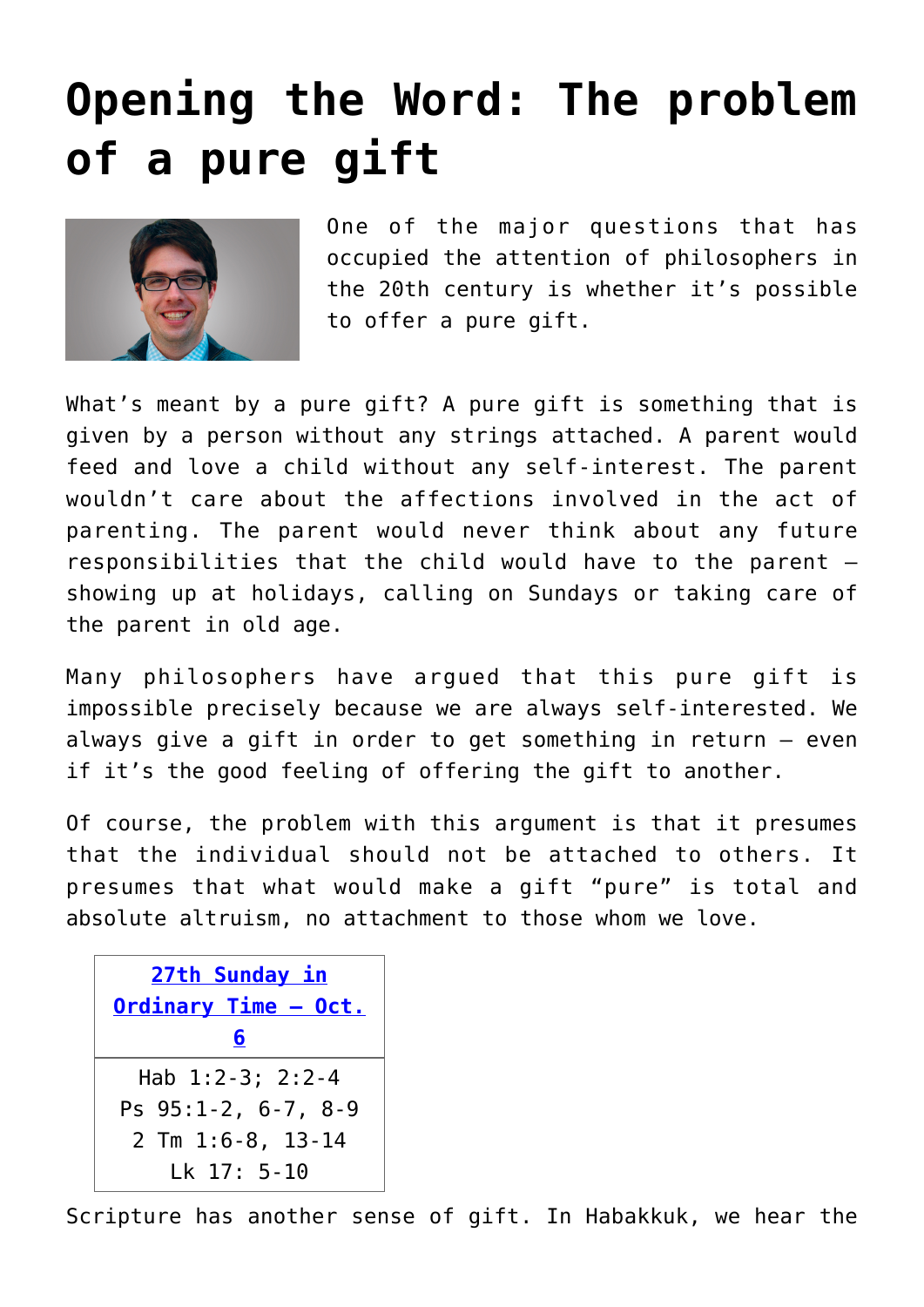prophet cry out for divine assistance. The God of Abraham, Isaac and Jacob has made a covenant with Israel. And the prophet wonders when God will act on his end of the bargain.

The Lord offers a vision to the prophet. God doesn't say, "Don't ask for anything from me. I'm God and you're not." Instead, God asks for faith from the prophet. God will act. God still has a gift to give.

Jesus addresses the disciples relative to this faith. We're used to hearing about the mustard seed, the bush that begins as a tiny seed. It is the seed that grows large enough that a bird may nest in its branches.

But Luke's account of the mustard seed is different. The faith of the mustard seed is a miraculous faith, capable of transplanting a mulberry bush into the middle of the sea. It makes the impossible become possible.

The disciple has this faith. And the reward for this faith, this obedience to God, is not immediately evident. The disciple should not expect rewards aplenty for possessing this faith in the present.

Disciples are servants. They have been given the gift of being in relationship to God. Their response of obedience is dependent on the wondrous decision of God to enter into a relationship with them. As servants, they have acted in a way that is the bare minimum, a return-gift of love to the God who first loved them.

But this doesn't mean that eventually there will not be a reward. Even the servant should expect to sit down and eat.

God provides this for the servant, who is simply doing his duty. God provides because God is pure gift, pure love, purity itself.

As Christians, we thus have something to say about the